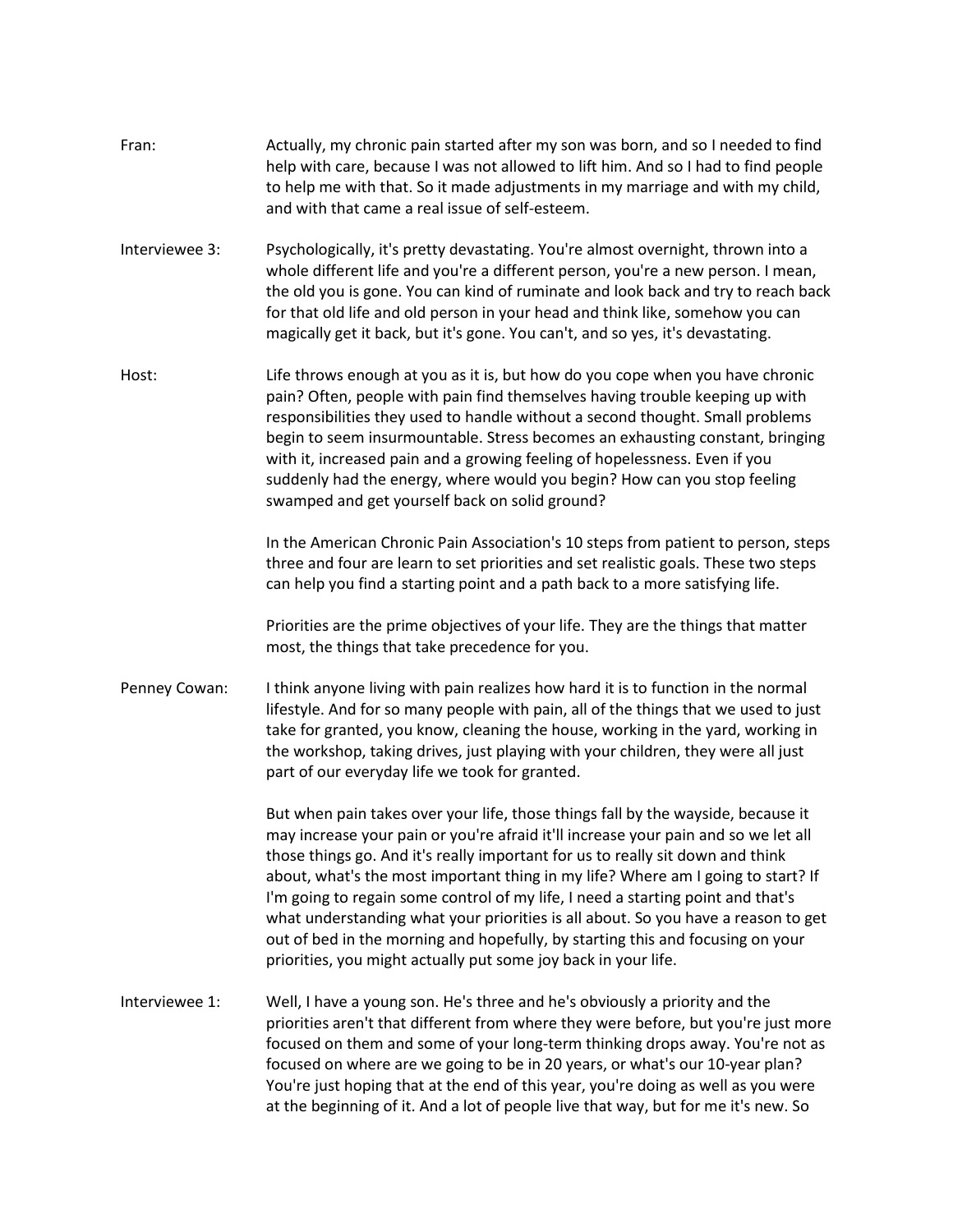it's just paying bills, keeping our head above water and having good days and savoring them and focusing on them.

- Host: You can have a number of priorities, but the trick is to select the things that are most important to you, then rank them in order of importance. Once you've done that, you have a place to start and a guide for making decisions about where you want to go.
- Penney Cowan: So how do you determine your priorities? A lot of things have been pushed to the side, you haven't done them because of fear of the pain, and you have a bad pain day, but you need to have a starting point. You need to have a reason to get out of bed in the morning.

So what you want to do is to get the 3x5 index cards and carry about 10 of them around with you in a pocket. And every time you think about something that you would like to do or that you have to do, write it down on a card. You don't have to do anything, just write it on the card, put it aside. When you think you have everything written down on those cards, take them out, lay them down on a very large table and just step back and look at all the things that you've identified. Just read each card, look it over and ask yourself, "What can I do today? Where can I start?" And you pick up that card.

And now you have a starting point, you have a place to begin. And you may want to pick up one or two more cards that you're not quite sure about, and then you can take the other cards and you can just put them in different piles. Things that you absolutely have to do, things that you thought about might be important, and then the things that you enjoy, because we can't always focus on things that we just have to do. We need to put some fun back into our lives, because pain takes that away.

Host: Try to think of all the things in your life that need your attention and list them. Be sure to include your interests and things you enjoy doing, as well as your responsibilities. Take your time and don't worry about getting all of these things taken care of right now. You're determining your starting point, not the whole race.

> Once you have your list, rank the items in order of importance. Now you have an idea of your priorities. This will help you determine where to start taking action by setting goals for yourself.

- Interviewee 1: I am here with my son. My son is laughing, playing with the train set. I bought him that train set. You can go through the day and just realize where you are and what you have. It may not seem like a lot, but it can be enough.
- Interviewee 2: It's okay to fail. I mean, in the context where failing is actually learning. As long as you're moving forward, you're probably going in the right way.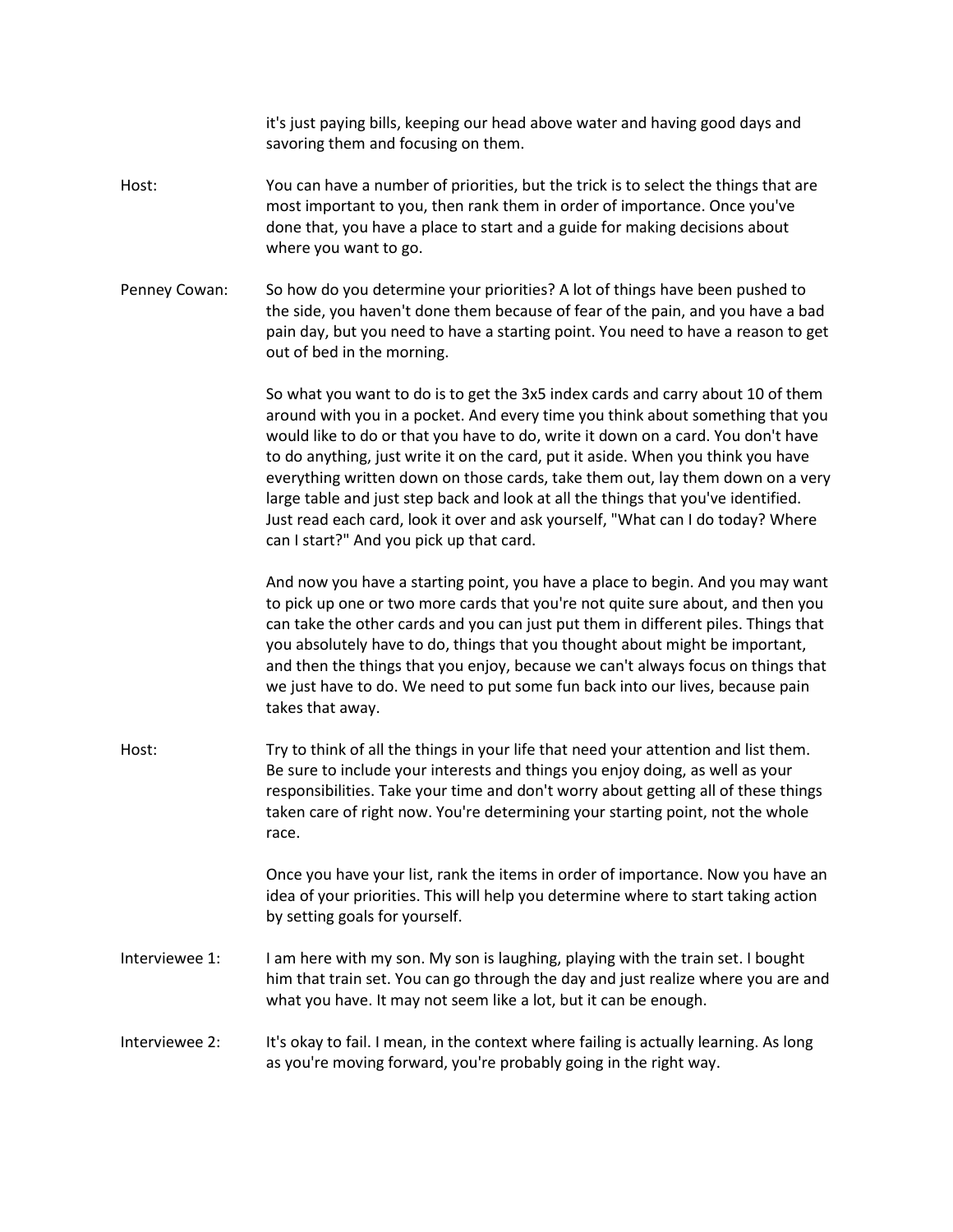| Interviewee 3: | I'm sitting here and I have a lot of pain, but I'm here, I'm alive, it's a good day. |
|----------------|--------------------------------------------------------------------------------------|
|                | And you have to look at that. It's sort of this  I do this mantra of, in the morning |
|                | and at night, and when I lay down, and I just say, "I am at peace." And the first    |
|                | thing when I awake in the morning, "I am at peace." And I just want to end and       |
|                | begin my day with a good thought.                                                    |

Penney Cowan: Sometimes things happen in life that we have no control over, and even though we have our priorities set and we're determined, this is what we're going to do today, you may have to put that aside. And that's okay. Later on, we're going to talk about our basic rights. One of them is to change your mind. That means to be more flexible, not to be so hard on yourself.

> And even though you have your priority identified, sometimes you just have to redirect your attention onto something else, because it's calling for you. And that's why they are on different cards, so we can shift them around. The important thing is you have a starting point. You have a place to begin, you've made a commitment to yourself to begin your journey from patient to person.

Host: In the next part of our video, we look at setting goals for yourself. How to select them, how to plan for them, and how to measure your progress at achieving them. Pain is a powerful adversary. It can drain you of energy, concentration and eventually, your will to get anything done at all if you let it.

> Maybe you remember from science class that it takes more energy to start a body moving than to keep it moving. It's the same with goals. Achieving the first one is more difficult than the second or third. Meeting a goal gives you confidence that helps you attain the next one. So to achieve that feeling of momentum, start by determining a small goal you know you can achieve.

Penney Cowan: In our ACPA groups, we always have our members set realistic goals for one month at a time. One woman in the group had diabetic peripheral neuropathy. Her hands and her feet were always numb, but her goal for a month was to bake cookies by herself without any help, because she hasn't been able to do that in a long time.

> After the first meeting, she went home. A couple days later, she tried to bake the cookies. Didn't work. She came back to group and they said, why don't we break it down into small manageable steps? So over the next three weeks, what she did was she'd make the dough, she refrigerated it till she got it complete, put it in small bags and baked a few of them at a time and then froze the cookie she'd baked.

At the end of the month, she had accomplished her goal. It was within her power, she had those cookies, she felt like she had just climbed Mount Everest. She felt so good, because she had focused on her abilities. She left those disabilities behind and focused on what she could still do.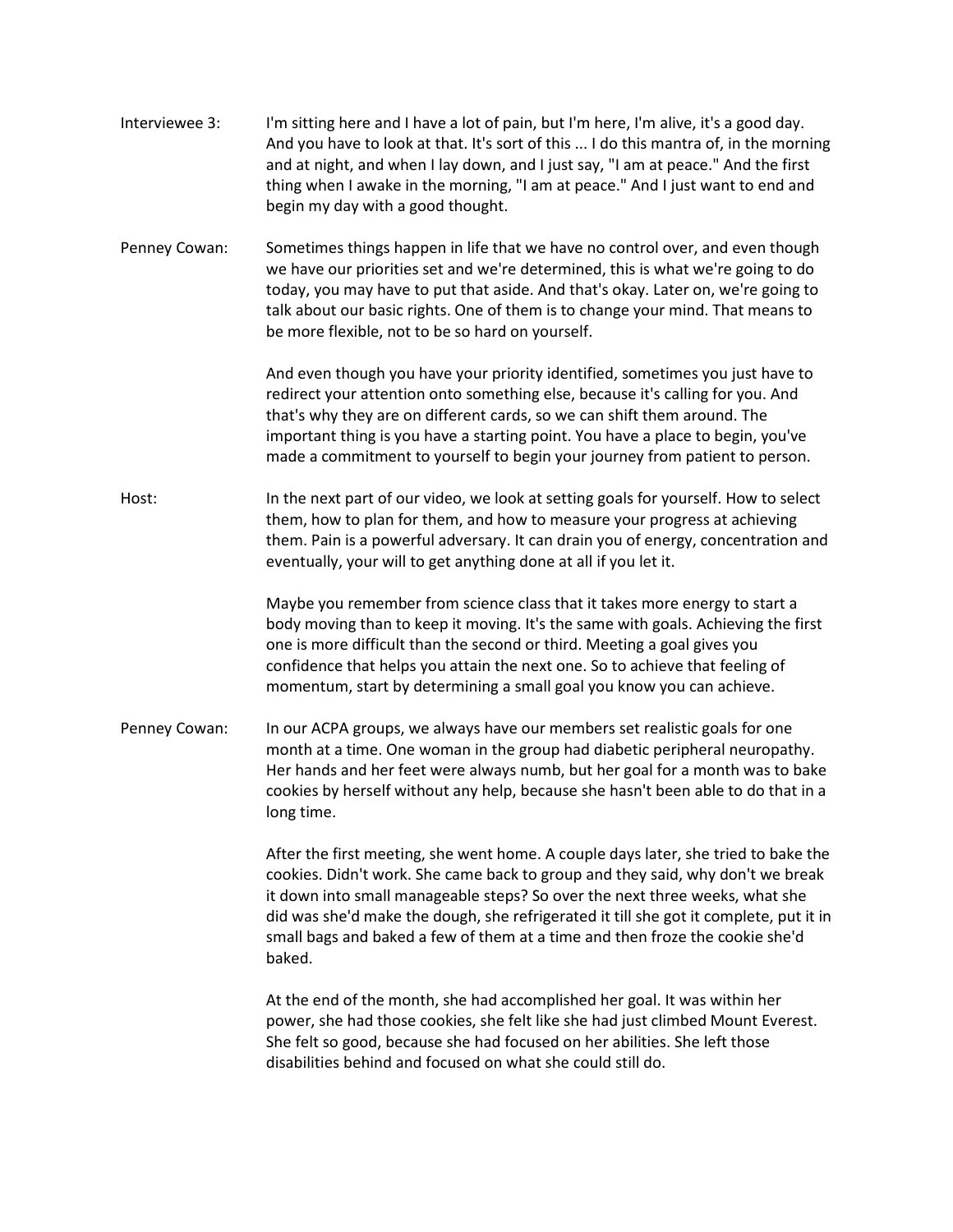- Interviewee 3: You just have to constantly set different goals and if you make it, fine. And so sometimes I'm two steps forward and then it's one step back and you can't let that get you down. You just have to keep on and I think that's ... this has been 31 years of chronic pain. It's a long time. And you just have to keep on surviving and being persevering.
- Host: With each positive step you take, your confidence will build, but be sure to monitor your body's responses so that you don't do too much and suffer a setback.
- Penney Cowan: Chronic pain is interesting because it's never consistent, it's never at the level 10, day in and day out. We actually have good days and we have bad days. On those good days, what we try to do is as much as we possibly can, because we feel so guilty that we haven't been fulfilling our role. And so we start out doing whatever it is that we have to do that we feel we need to do, and we feel an ouch. We feel that first ouch and we totally ignore it. We can tolerate a lot more pain than that. The second ouch comes along. We ignore that one, and the third and a fourth, and we don't stop until our body is screaming.

Two things happen. First of all, we convince ourselves we can never do that activity again. It increased our pain and secondly, the next day is going to be very painful. But just imagine, if after that first ouch you stopped and rested, maybe only worked for a little bit that day, paced. And next day, you might actually have another good day, and to work a little bit more. You might actually have three or four good days. You have to listen to your body, you have to know when to stop, you have to be realistic about your abilities.

Interviewee 3: I used to ride a bike and that I don't do anymore, okay? And I would play tennis and I don't do that either, but I can do things with my grandson that are physical. And these are boys so you know he's climbing everywhere and there's baseball and football, so there are things I can do with him that take the place of that. And actually, you know, are much better.

> So that's how I do things. If it's something I physically say I can't do it, I like to then rephrase that with what I can do from it.

- Interviewee 2: I would, any time I felt good, I would always try and get my whole list that I had done in one day, and then I would suffer for a day, two days or a week afterwards. And now I just try and whittle off a little bit at a time, and if I don't get something done because I don't feel good, there's always another day.
- Interviewee 1: If you are having a good day, don't deprive yourself of good moments and good hours, unless you really enjoy cleaning out the shed. Don't deprive yourself. It's okay to enjoy a good hour and not feel like you have to cram everything that you were supposed to be doing into that time.